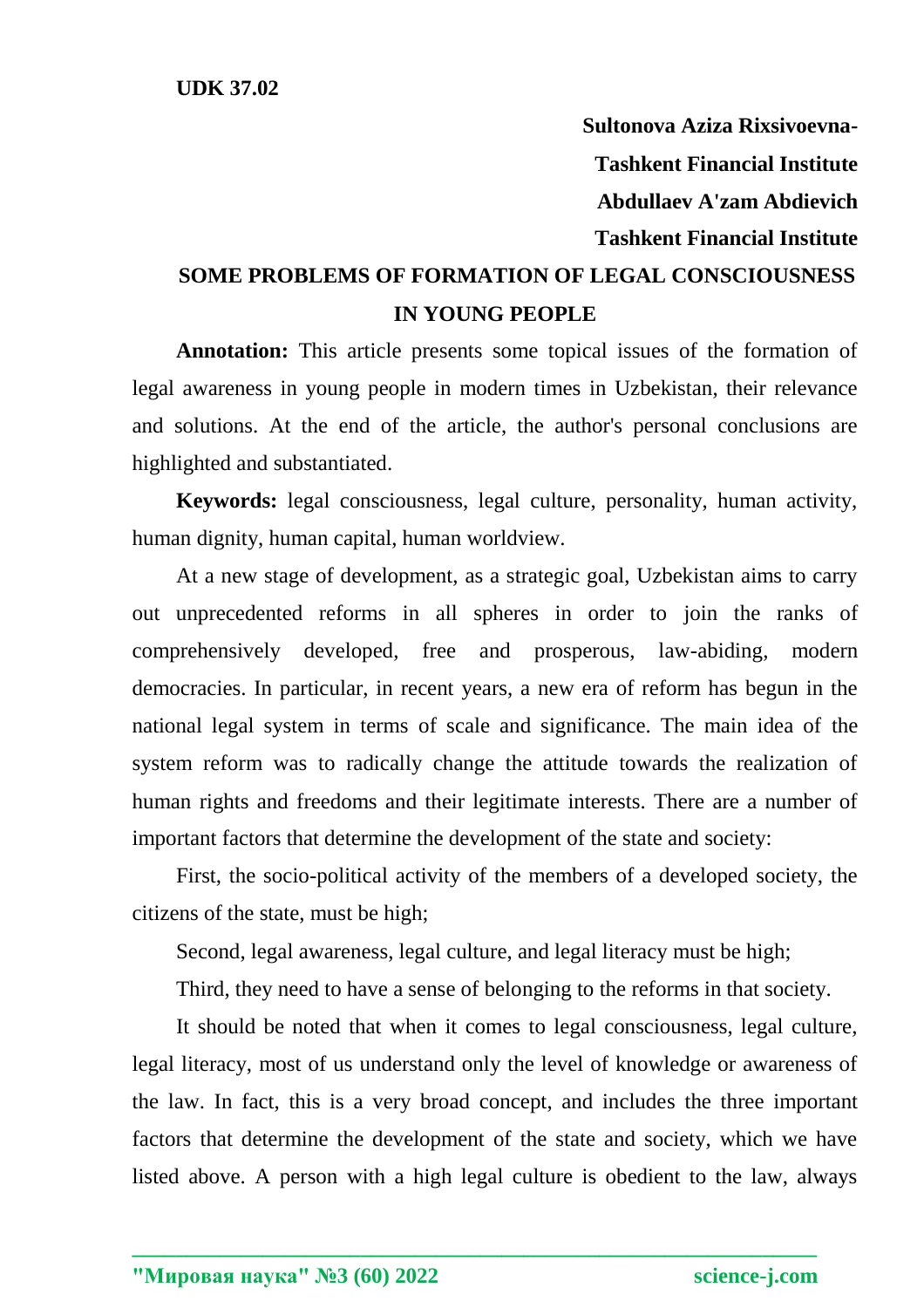obeys it and respects the law. Such people do not act contrary to the rules of the law, but encourage others to do the same. A socially and politically active citizen is aware of the events taking place in the society, feels involved in the reforms and has a sense of civic responsibility to the state and society. Most importantly, it seeks to make a practical contribution to the country's development.

Decree of the President of the Republic of Uzbekistan Shavkat Mirziyoyev dated January 9, 2019 No PF-5618 "On radical improvement of the system of raising legal awareness and legal culture in society" plays a practical role in raising legal awareness, legal culture and legal literacy of the general public.

The Decree lists the following problems and shortcomings that hinder the development of legal awareness and legal culture of the population, increase the level of legal literacy of citizens in society.

In particular, in raising the legal culture, first of all, the work on legal education and upbringing is not carried out systematically and systematically. For many years, this issue has been viewed as a matter for law enforcement and some government agencies, with insufficient involvement of the family, community and other civil society institutions;

- There is no comprehensive approach to the formation of legal immunity against the factors that negatively affect the legal education of young people, respect for the law and morality, loyalty to national values, intolerance of crime;

- The general definition of the tasks to increase the legal knowledge of the population and the lack of a clear mechanism for their implementation show that the work on raising the legal culture in society is ineffective;

- Insufficient efforts to inculcate in the minds of the population the idea of maintaining a balance between personal interests and the interests of society in raising legal awareness and legal culture also have a serious negative impact on the rule of law. Let's take a closer look at these problems and shortcomings. Finally, let's start with "inculcating in the minds of the population the idea of maintaining a balance between personal interests and the interests of society."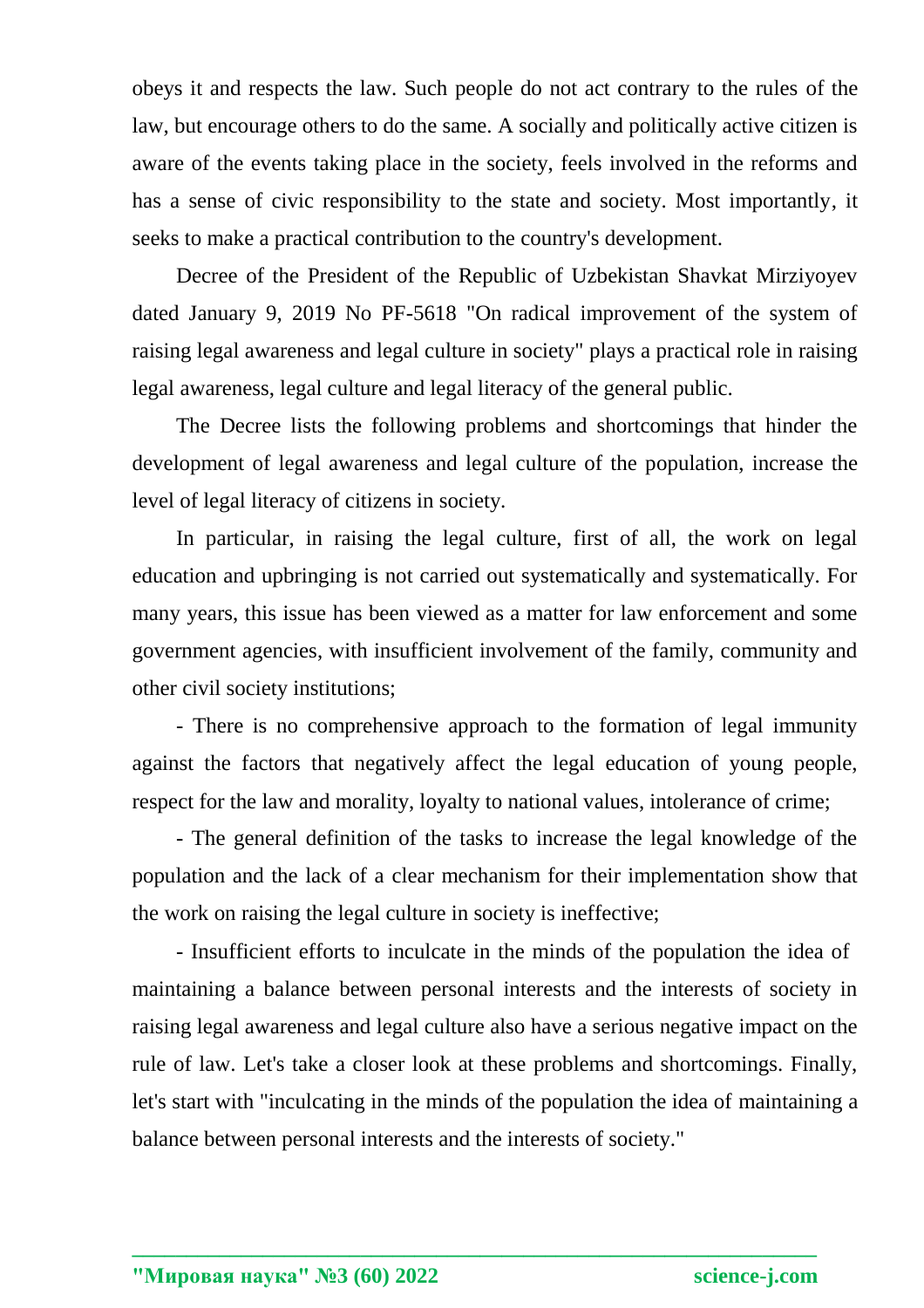In many speeches and speeches, the head of our state emphasizes that the development of the state and society should become a public affair, for which every citizen should show his firm civic position, and the personal interests of citizens should never take precedence over the interests of society. This is because where personal interests take precedence over the interests of society and the state, a serious problem arises. In other words, there is corruption, greed and other evils. Therefore, first of all, it is necessary to systematically promote the idea of maintaining this balance in the general public among the general public.

It is also true that "the work on legal education and upbringing is not carried out in a systematic and integrated manner." There is a lack of interdependence at all levels, from pre-school to higher education. Or it is difficult to answer "yes" to the question of whether there are enough textbooks and manuals for law classes in preschools, as well as visual aids. In this regard, it is advisable to develop legal textbooks in collaboration with psychologists and lawyers.

Therefore, in accordance with paragraph 9 of the Decree, the Ministry of Preschool Education of the Republic of Uzbekistan together with the Ministry of Justice within two months to develop and submit to the Cabinet of Ministers proposals on the systematic introduction of "Child Rights and Responsibilities" in preschools with the participation of qualified specialists ; In paragraph 10, the Ministry of Public Education and the Ministry of Higher and Secondary Special Education of the Republic of Uzbekistan together with the Ministry of Justice: from the 2019/2020 academic year ensure a radical overhaul of legal literacy curricula; By March 1, 2019, organize the preparation of training materials aimed at raising the legal awareness and legal culture of young people, in particular, to promote in their minds that corruption is a very negative evil for the development of society and the country; Serious tasks have been set, such as taking measures to expand the effective mechanisms of cooperation between educational institutions and law enforcement agencies to raise the legal awareness and legal culture of the younger generation. After so much time, the National Program for the Advancement of Legal Culture in Society, adopted by the Oliy Majlis 22 years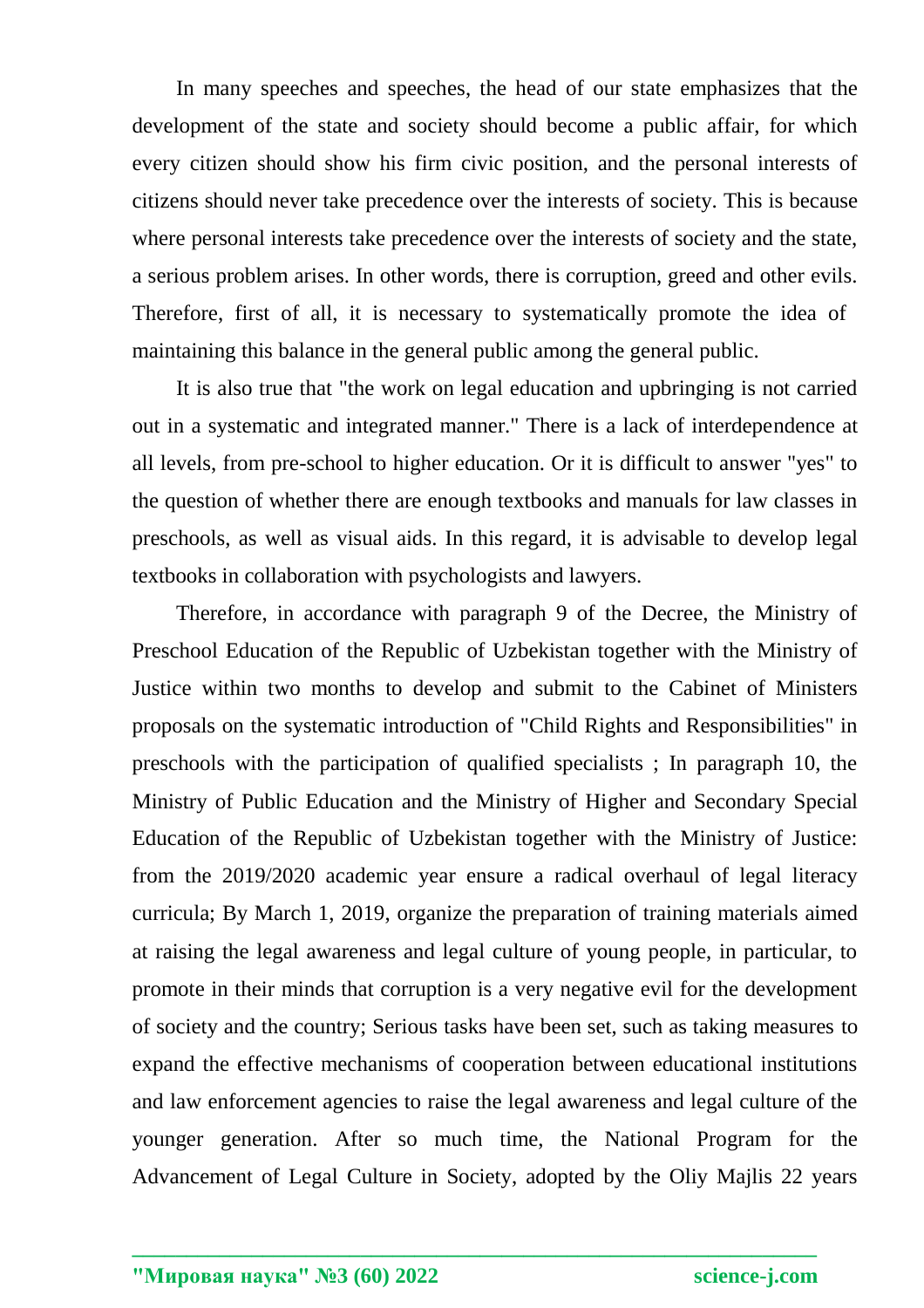ago, has needed to be updated in line with today's needs and spirit. Note how many socio-political and economic changes are taking place today. In this regard, the Decree approved the concept of raising the legal culture in the Society, which identified a number of important areas.

The first direction, referred to in Chapter 1, is called "Improving the legal culture of the population in the relationship between the individual, the state and society." Indeed, in the relationship between the individual, the state and society, the law and its legal norms are crucial. It defines the social responsibility of each individual to society and the state.

One of the most important aspects of the concept of raising the legal culture in the society is that the formation of legal education and the development of legal culture should begin with the family. The concept shows that our national mentality is inextricably linked with our way of life. Our people have a philosophy that says, "He does what he sees in the bird's nest." If there is a legal culture in the family, that is, in the parents, it will undoubtedly be passed on to the children. Therefore, in each family, the task is to develop and disseminate methodological recommendations for parents, first of all, on teaching children the basics of legal education and morality. In addition, the preparation and free distribution of legal manuals on important issues of daily life, aimed at increasing legal literacy in the family, teaching each basic legal knowledge, knowledge of simple and everyday rules of law and ethics for children, patriotism, respect for the law, the first priority is the production of various cartoons promoting the history and national values of the Uzbek people, the development of audio tales, films and film magazines aimed at providing legal information to children and teaching them the norms and ethics of everyday life. In this article, we have tried to give a partial account of some of the tasks set out in the first direction of the concept, which has been carefully thought out and thoroughly analyzed in practice.

The concept consists of 5 chapters: "Introduction of innovative methods of legal advocacy to improve the legal culture in society", "Strengthening the role of the media in improving the legal culture of the population", "Development of legal